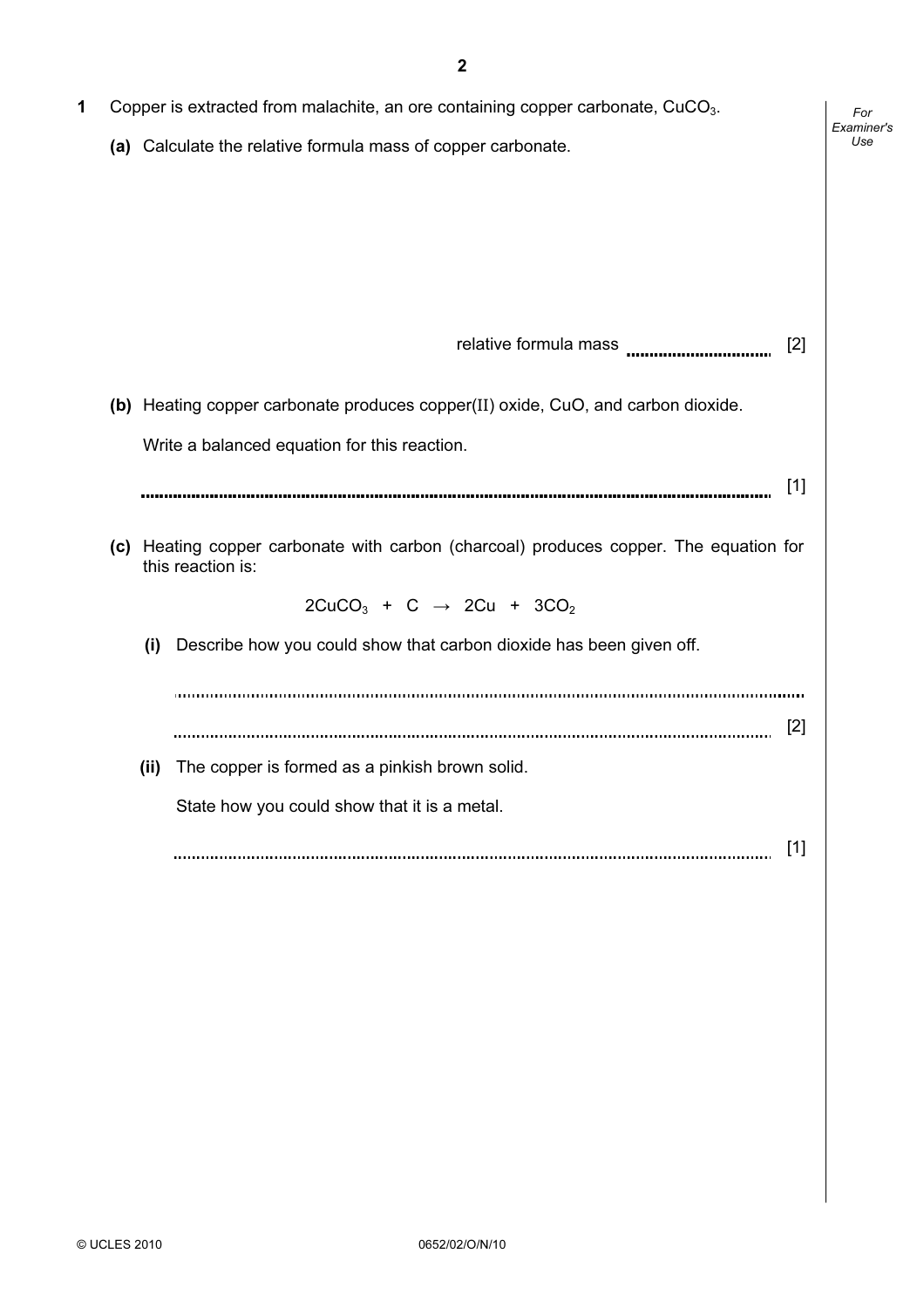2 Fig. 2.1 shows two conducting spheres. Sphere **B** is connected to earth through a sensitive ammeter. Sphere A has a very large positive charge on it. When sphere B is brought near to sphere A, a spark jumps between the two spheres and the ammeter needle moves rapidly up the scale and then back to zero.

3





(a) (i) Explain why the ammeter needle moves.

[2] 

(b) The current through the ammeter is 0.0012mA.

Calculate the potential difference across the safety resistor.

potential difference = [3]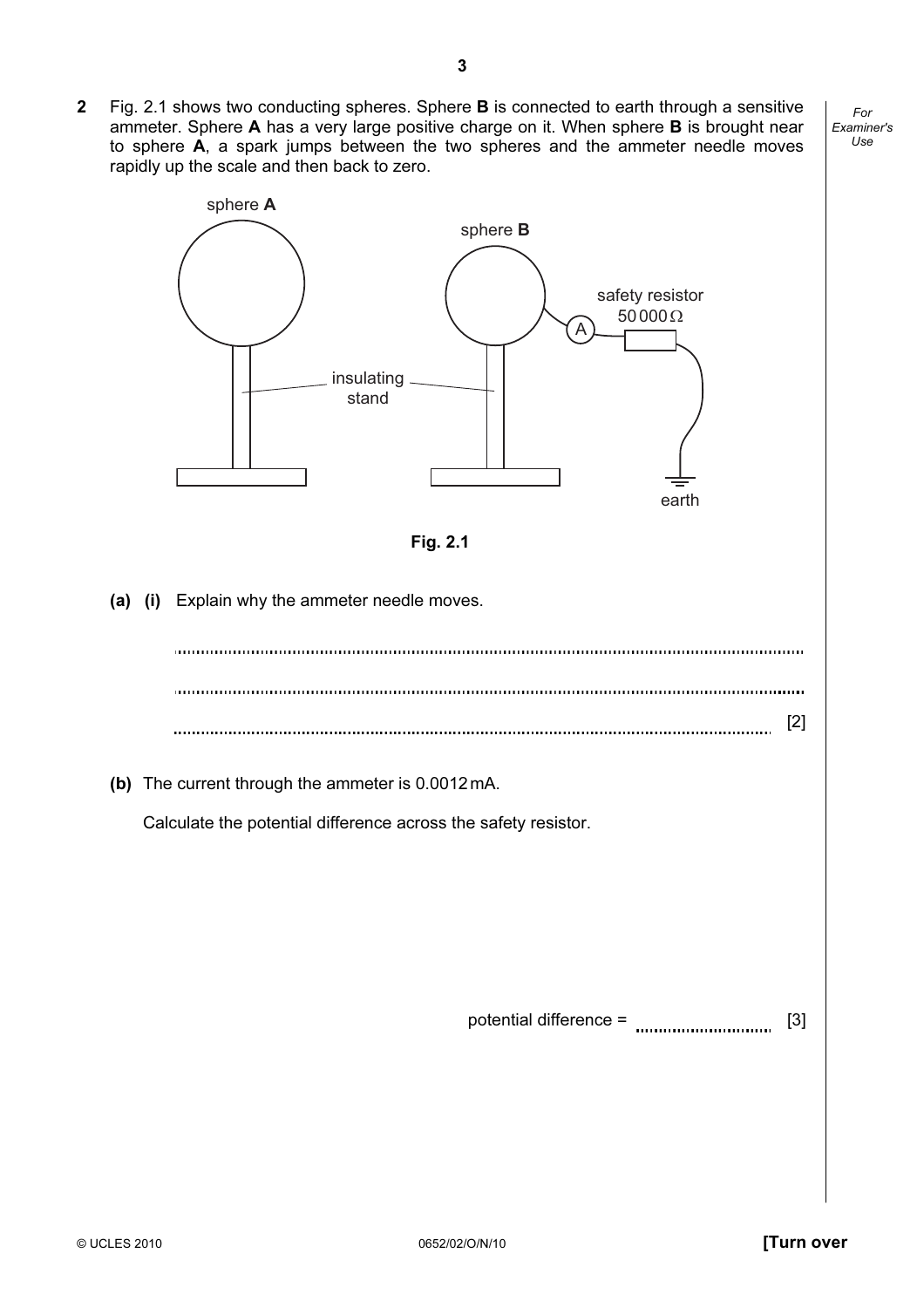3 Fig. 3.1 shows a side view of a shallow pool.





Some waves move across the surface of the water.

(a) (i) Mark on the diagram, between A and B, one wavelength of the waves. [1] (ii) Explain why the wavelength of the waves changes as the waves go across the pool from B to C.

[2]

(b) In 4.0s a boy counts 18 waves hitting the side of the pool.

Calculate the frequency of the waves.

 $frequency = 2$ ]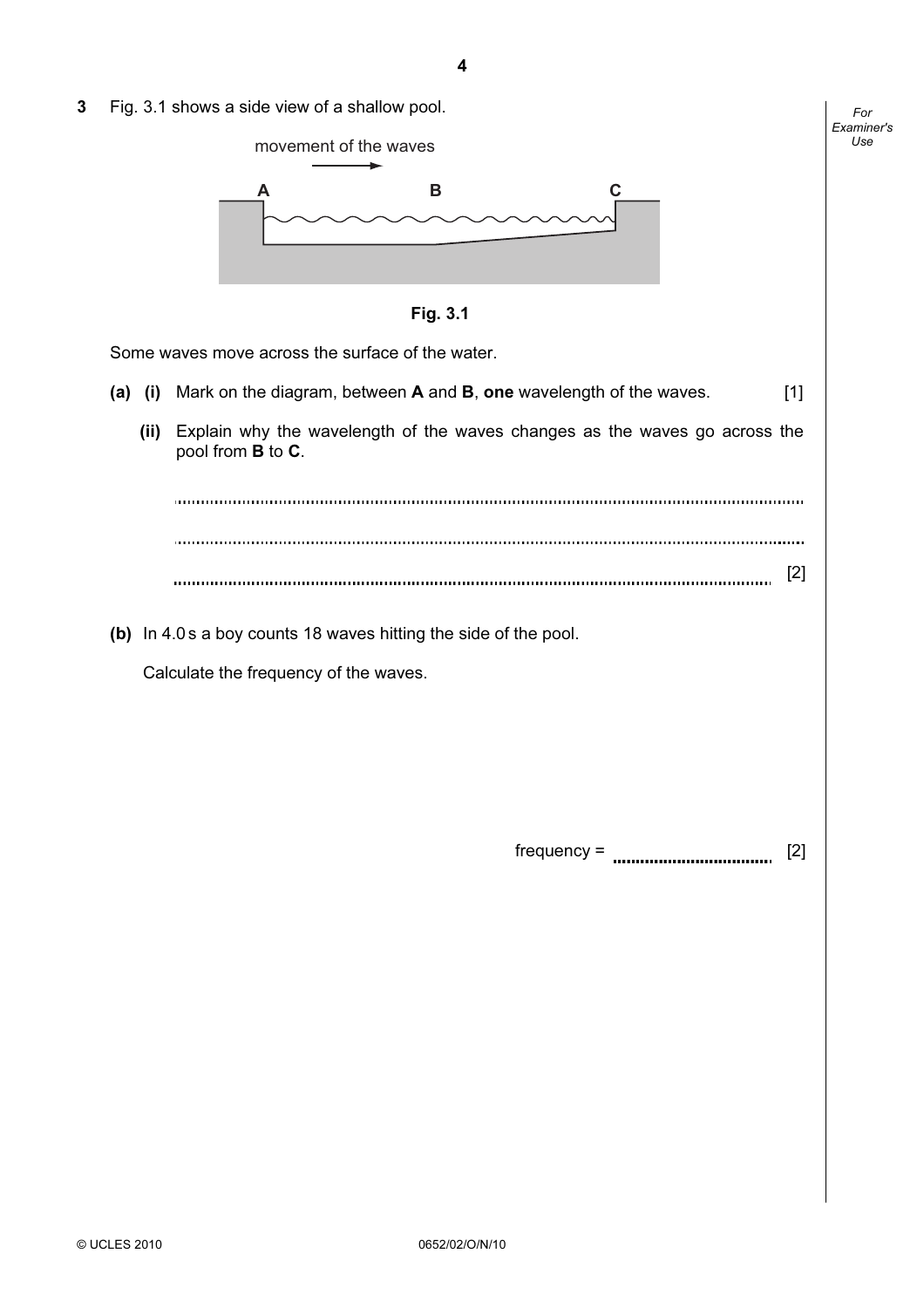(c) When the pool is perfectly calm, a boy observes that an image of a lamp is formed as shown in Fig 3.2.

For Examiner's Use



[1]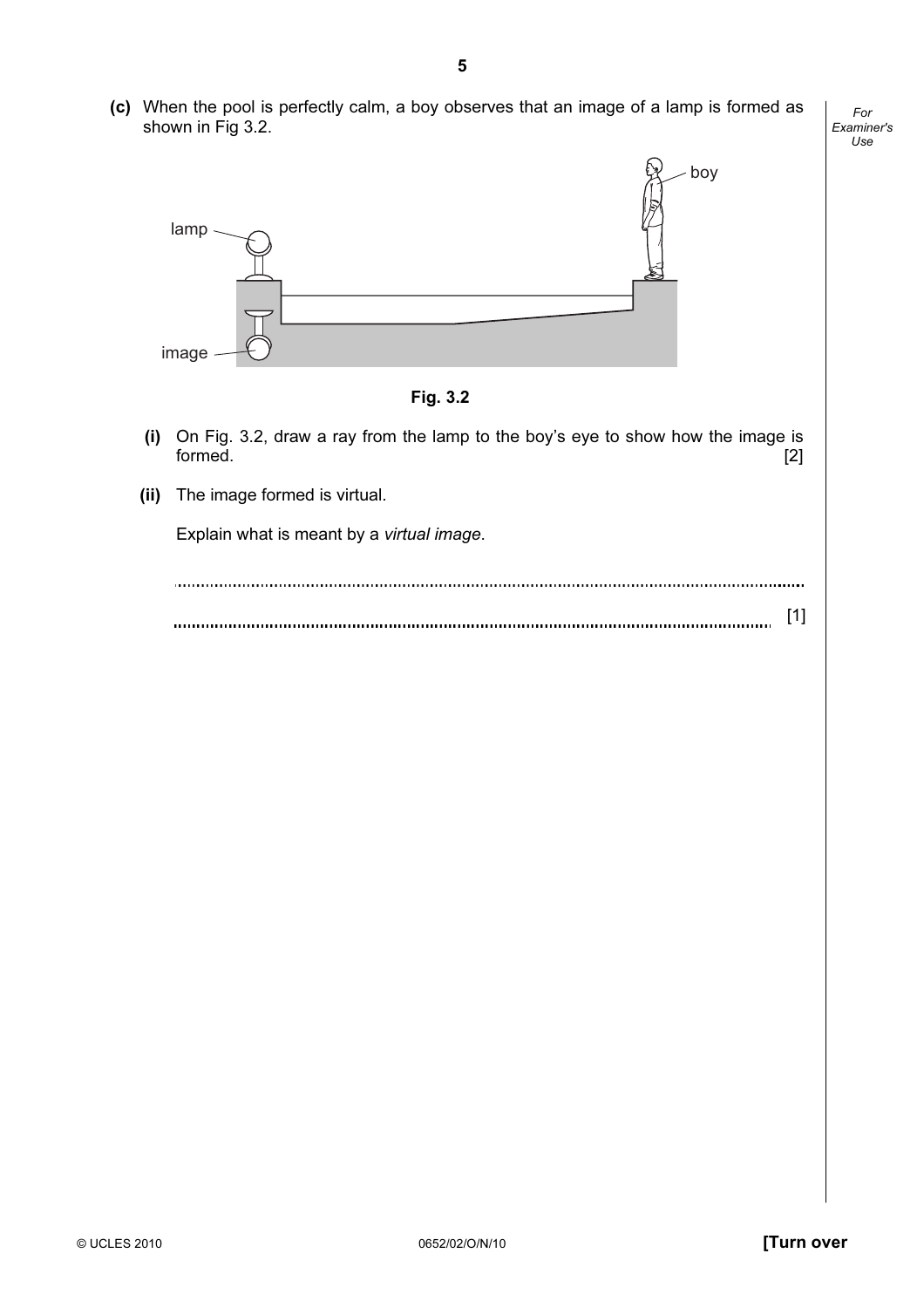| 4 | (a) | (i)   | Name the acid which is reacted with zinc to make zinc chloride.                                                |       | For<br>Examiner's |
|---|-----|-------|----------------------------------------------------------------------------------------------------------------|-------|-------------------|
|   |     |       |                                                                                                                | $[1]$ | Use               |
|   |     | (ii)  | Name the gas formed during the reaction.                                                                       |       |                   |
|   |     |       |                                                                                                                | $[1]$ |                   |
|   |     | (iii) | Complete and label Fig. 4.1 to show how a sample of the gas, produced in this<br>reaction, could be collected. |       |                   |
|   |     |       | acid<br>zinc<br>granules                                                                                       |       |                   |
|   |     |       | Fig. 4.1                                                                                                       |       |                   |
|   |     |       |                                                                                                                | $[2]$ |                   |
|   |     |       | (b) Calculate the mass of zinc in 272g of zinc chloride, $ZnCl2$ .                                             |       |                   |
|   |     |       | [relative atomic masses, $A_r$ : Zn, 65; Cl, 35.5]                                                             |       |                   |
|   |     |       |                                                                                                                |       |                   |
|   |     |       |                                                                                                                | $[2]$ |                   |
|   |     |       |                                                                                                                |       |                   |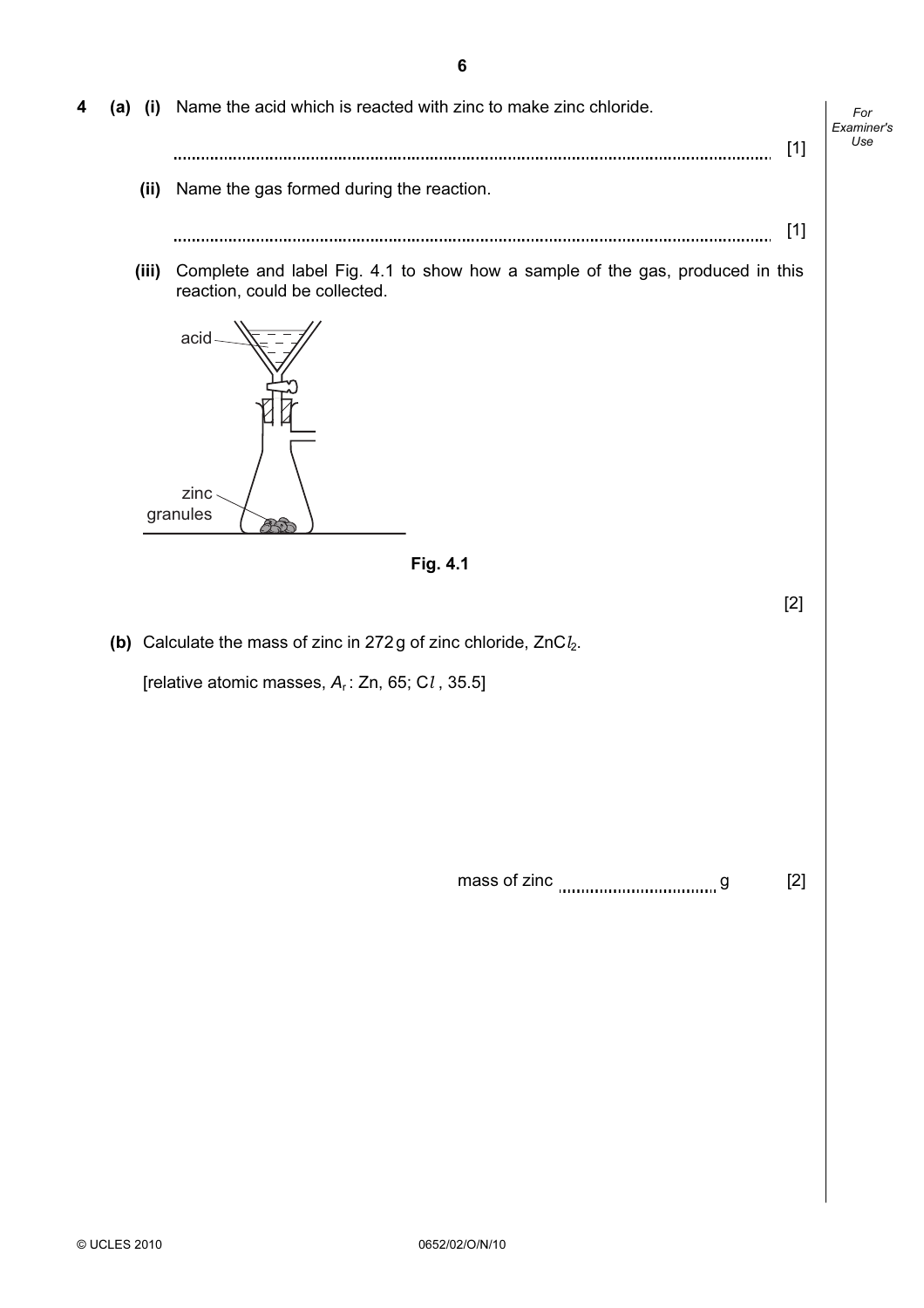| 5 |           | A student measures the density of sea water.                                            | For<br>Examiner's |
|---|-----------|-----------------------------------------------------------------------------------------|-------------------|
|   | $(a)$ (i) | Name two pieces of apparatus he might use.                                              | Use               |
|   |           | 1.                                                                                      |                   |
|   |           | 2.<br>$[2]$                                                                             |                   |
|   | (ii)      | State the measurements he makes.                                                        |                   |
|   |           |                                                                                         |                   |
|   |           |                                                                                         |                   |
|   |           | [2]                                                                                     |                   |
|   | (iii)     | Explain how he uses his results to find the density of sea water.                       |                   |
|   |           |                                                                                         |                   |
|   |           |                                                                                         |                   |
|   |           | [2]                                                                                     |                   |
|   |           | (b) A beaker contains 280 g of sea water which has a density of $1.12 \text{ g/cm}^3$ . |                   |
|   |           | Calculate the volume of sea water in the beaker.                                        |                   |
|   |           |                                                                                         |                   |
|   |           |                                                                                         |                   |
|   |           |                                                                                         |                   |
|   |           |                                                                                         |                   |
|   |           | cm <sup>3</sup><br>$volume =$<br>$[2]$                                                  |                   |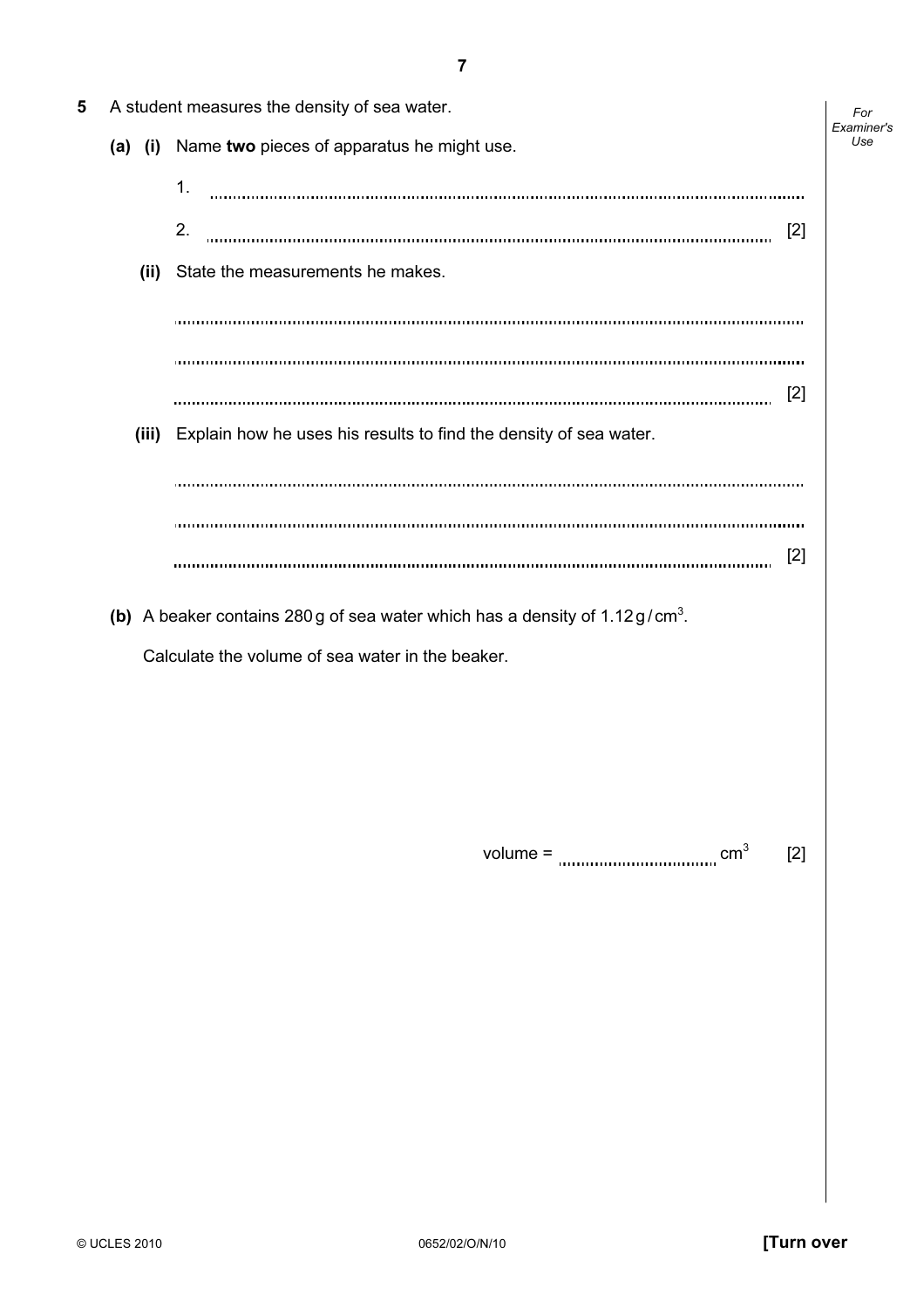Examiner's  $1$ se 6 Cora has a test-tube containing molten naphthalene. She allows the naphthalene to cool recording the temperature every 10 s. Fig. 6.1 shows the graph she plotted from her readings.

For



Fig. 6.1

(a) Explain why the results produce a graph with a flat section between 30s and 100s.

[2]

(b) It is a very hot day so Cora and her brother decide to go to the beach. Cora takes a bottle of frozen water whose temperature is  $0^{\circ}$ C. Paul takes a bottle of liquid water at the same temperature. After a couple of hours Paul's water is warm and not nice to drink, but Cora's is still very cold.

 Using information from the experiment in (a), explain the difference in temperature of the two bottles of water.

[3]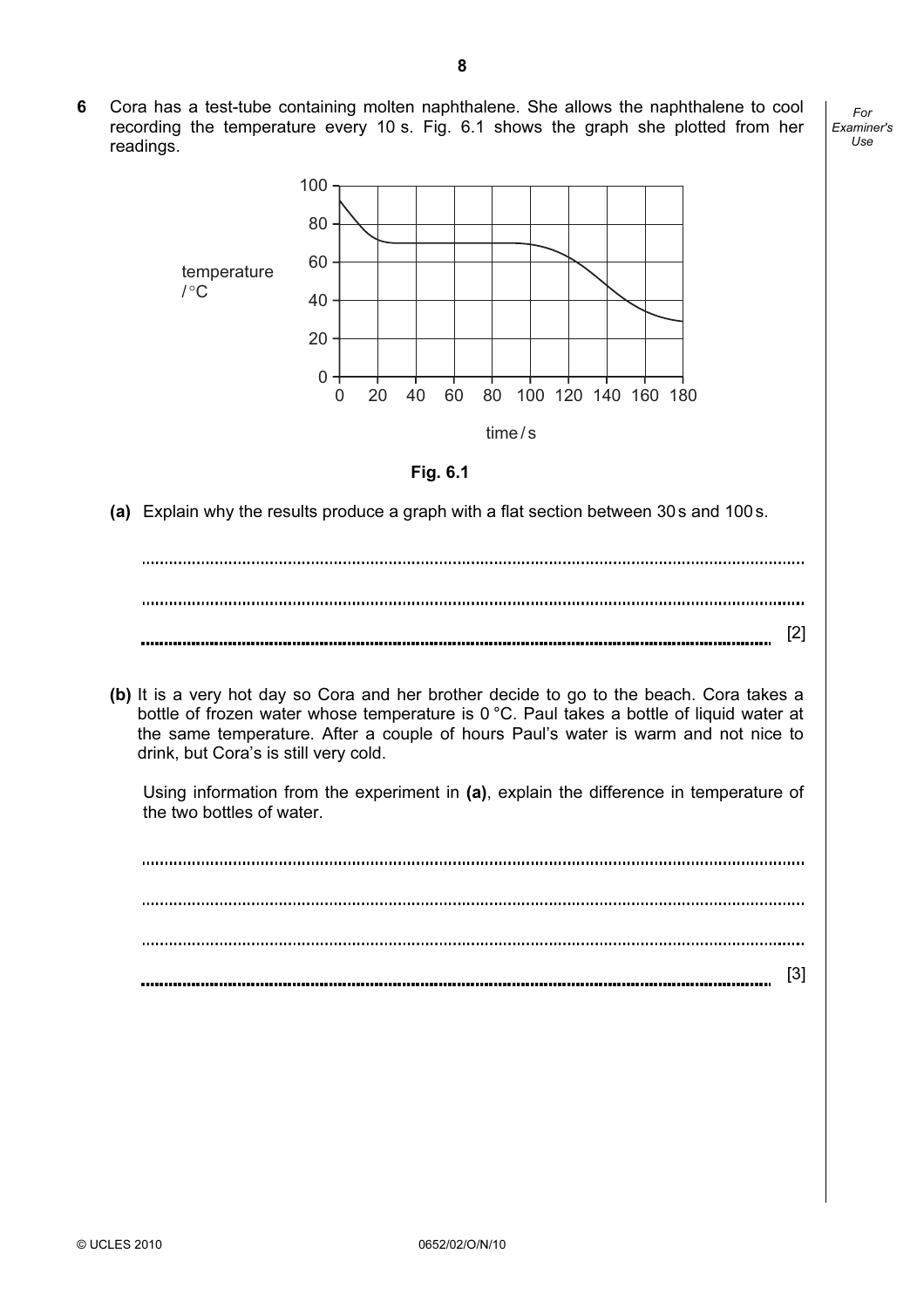| 7 | (a) Give the name and formula of the gas formed when sulfur burns in air.<br>name | For<br>Examiner's<br>Use |
|---|-----------------------------------------------------------------------------------|--------------------------|
|   | formula<br>[2]                                                                    |                          |
|   | (b) Explain the consequences of releasing this gas into the atmosphere.           |                          |
|   |                                                                                   |                          |
|   | <br>[2]                                                                           |                          |

8 Complete Table 8.1 which is about three elements in the second period of the Periodic Table.

| Table 8.1 |  |
|-----------|--|
|-----------|--|

| element | number of electrons in<br>an atom | charge on an ion |
|---------|-----------------------------------|------------------|
| sodium  | .                                 | .                |
| .       | 13                                | .                |
| .       | .                                 |                  |

[6]

9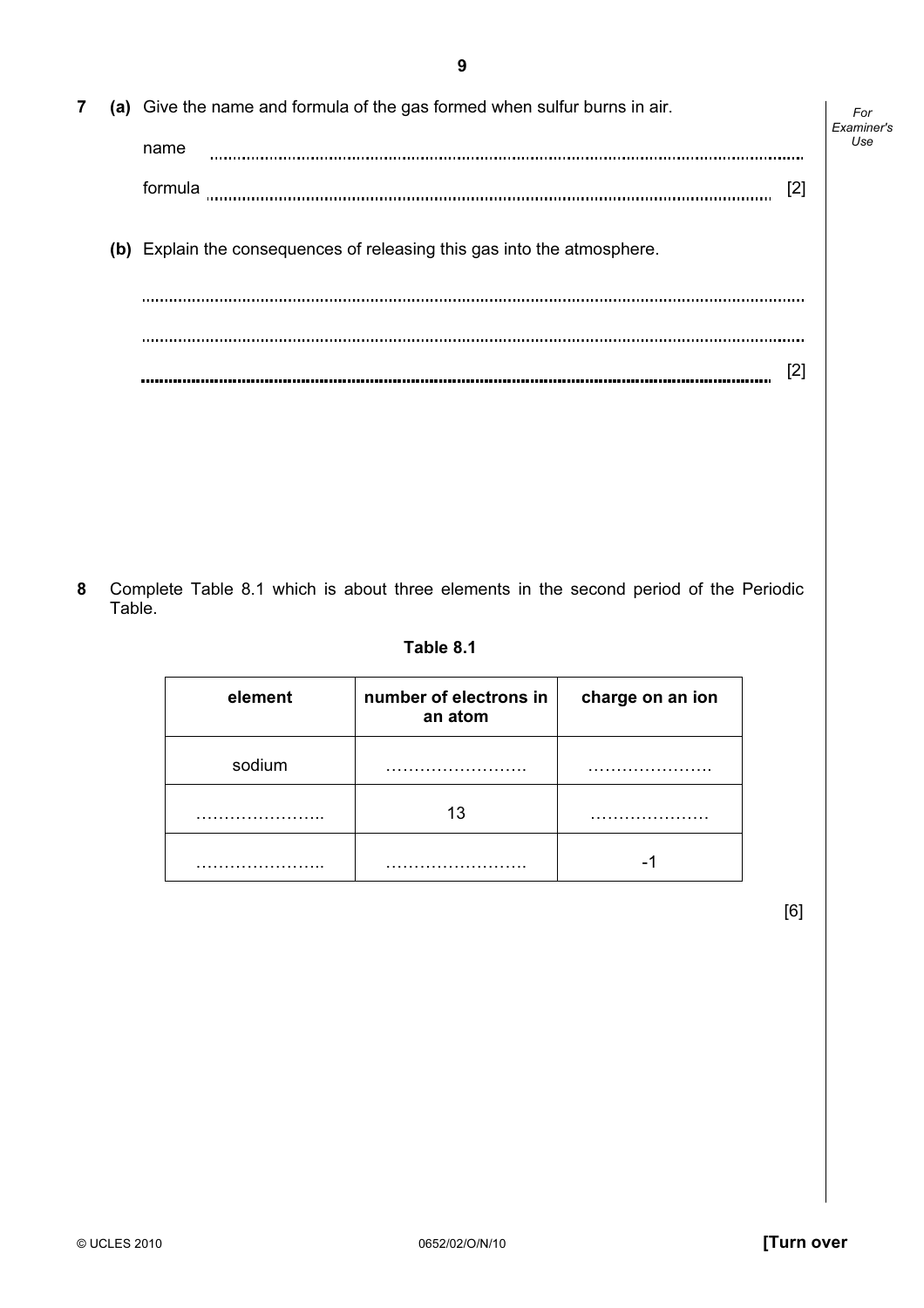9 Fig. 9.1 shows a magnetic table football game. The players are moved by placing controllers under the pitch and moving them around. The dark coloured controller attracts only the dark coloured players and the light coloured controller attracts only the light coloured players.

10



Fig. 9.1

Fig. 9.2 shows further detail of the dark coloured controller.





(a) (i) State what must be placed in the base of the dark players in order for them to be attracted by the dark coloured controller and repelled by the light coloured controller.

[1]

 (ii) Fill in the spaces to label Fig. 9.3 to show the polarity of the magnet in the light coloured controller.

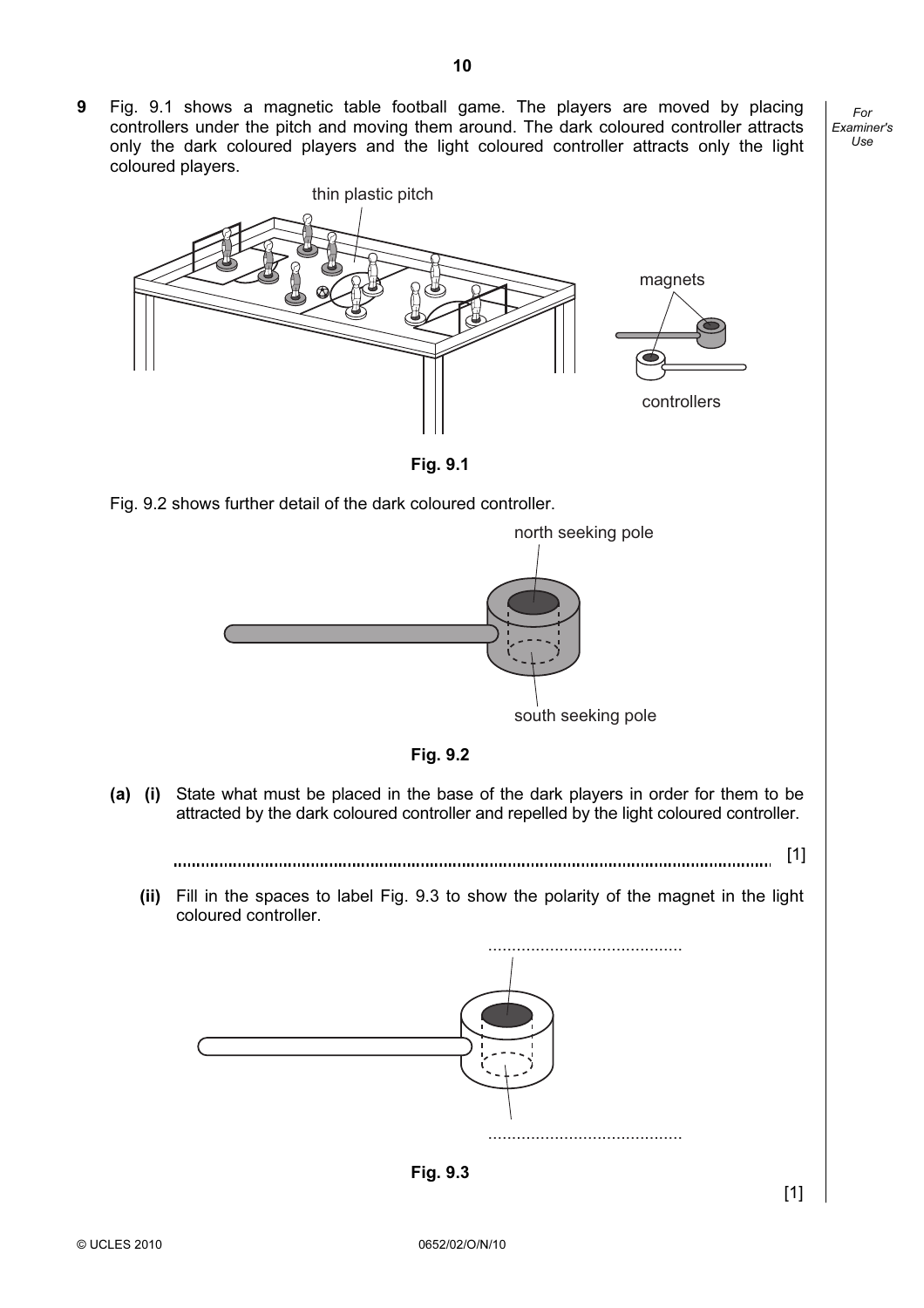(b) Ian decides to play a trick on his brother and demagnetises the light coloured controller. Fig. 9.4 shows some of the apparatus he uses.

|       |                     | ρ                                                                                                                                          |                 |                      |
|-------|---------------------|--------------------------------------------------------------------------------------------------------------------------------------------|-----------------|----------------------|
|       | solenoid            | leads                                                                                                                                      | controller      | variable<br>resistor |
|       |                     | Fig. 9.4                                                                                                                                   |                 |                      |
| (i)   |                     | Name the other piece of apparatus that Ian requires.                                                                                       |                 |                      |
|       |                     |                                                                                                                                            |                 | $[1]$                |
| (ii)  |                     | Describe the procedure that lan uses to demagnetise the light coloured controller.<br>You should include a circuit diagram in your answer. |                 |                      |
|       |                     |                                                                                                                                            | circuit diagram |                      |
|       |                     |                                                                                                                                            |                 |                      |
|       |                     |                                                                                                                                            |                 |                      |
|       |                     |                                                                                                                                            |                 |                      |
|       |                     |                                                                                                                                            |                 |                      |
|       |                     |                                                                                                                                            |                 | [3]                  |
| (iii) | brought up to them. | Describe how the players will now behave when the light coloured controller is                                                             |                 |                      |
|       | dark player         |                                                                                                                                            |                 |                      |
|       | light player        |                                                                                                                                            |                 | [1]                  |
|       |                     |                                                                                                                                            |                 |                      |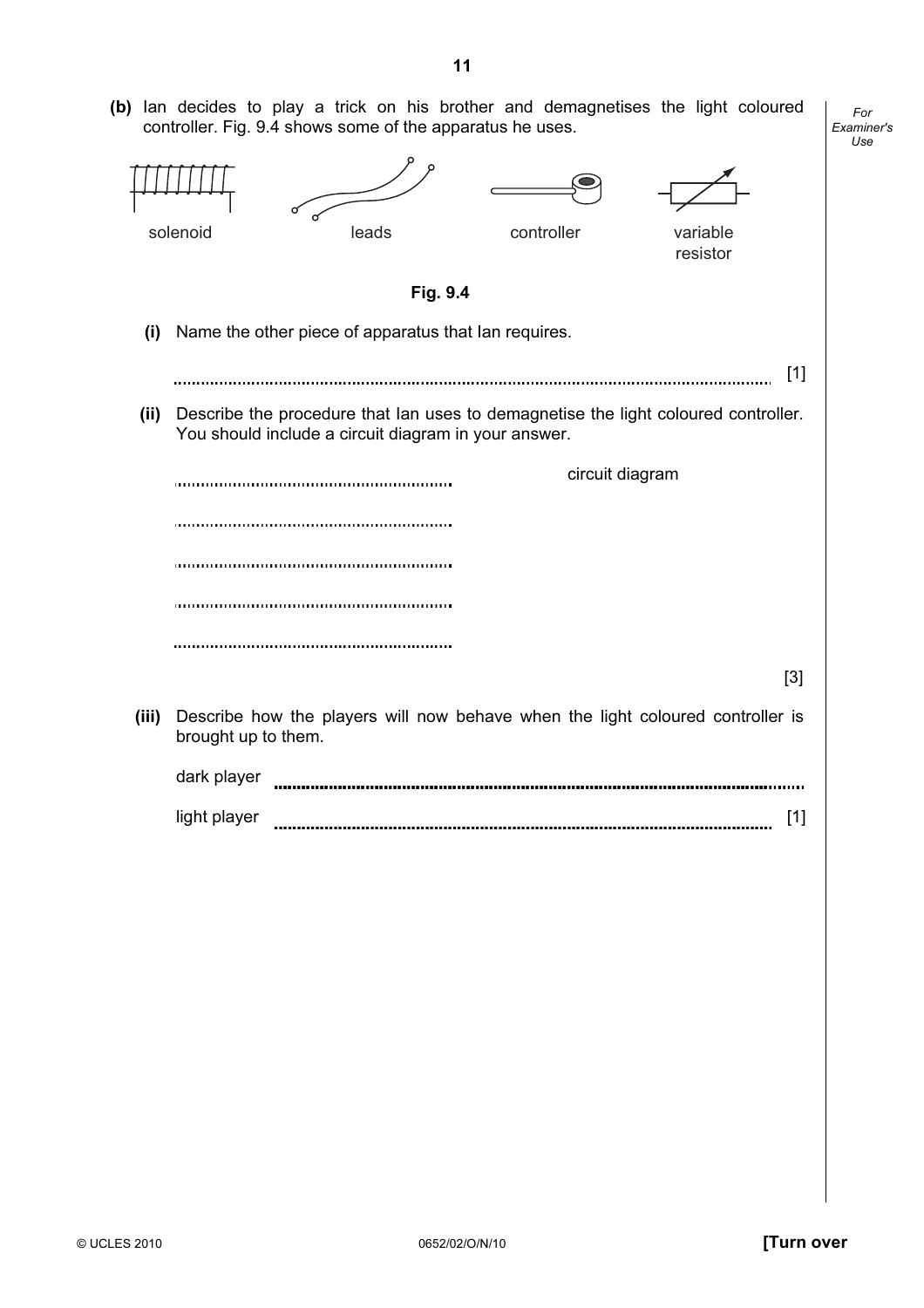# 10 Hydrogen,  $H_2$ , and ethanol,  $C_2H_5OH$ , can be used instead of some fossil fuels.

 (a) Complete Table 10.1 to give an advantage and a disadvantage of using hydrogen and ethanol as fuels.

| <b>Table 10.1</b> |
|-------------------|
|                   |

| fuel     | advantage | disadvantage |
|----------|-----------|--------------|
| hydrogen |           |              |
| ethanol  |           |              |

 $[4]$ 

| (b) | (i) Name a substance formed from the burning of both hydrogen and ethanol in air. |  |
|-----|-----------------------------------------------------------------------------------|--|
|     |                                                                                   |  |
|     | (ii) Name the process used to make ethanol from sugar.                            |  |
|     |                                                                                   |  |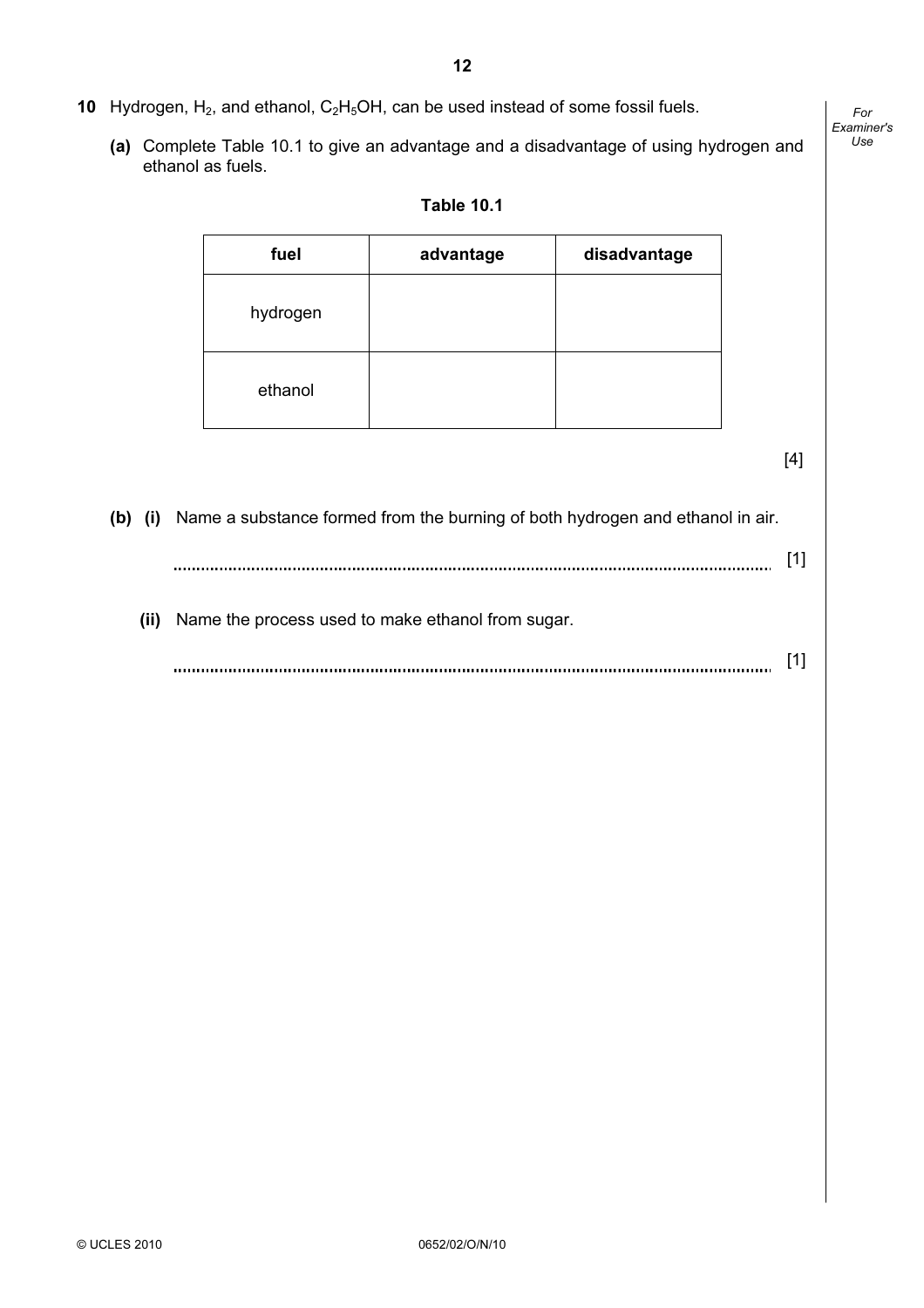|  | 11 (a) Explain the difference in structure between an alkane and an alkene.           | For<br>Examiner's<br>Use |
|--|---------------------------------------------------------------------------------------|--------------------------|
|  |                                                                                       |                          |
|  | $[2]$                                                                                 |                          |
|  | (b) Name the alkane and the alkene each of which have two carbon atoms in a molecule. |                          |
|  | alkane                                                                                |                          |
|  | alkene<br>$[2]$                                                                       |                          |
|  | (c) Describe a test, with results, to distinguish between an alkane and an alkene.    |                          |
|  |                                                                                       |                          |
|  |                                                                                       |                          |
|  |                                                                                       |                          |
|  | $[3]$                                                                                 |                          |
|  | (d) Name a type of product made from alkenes.                                         |                          |
|  | $[1]$                                                                                 |                          |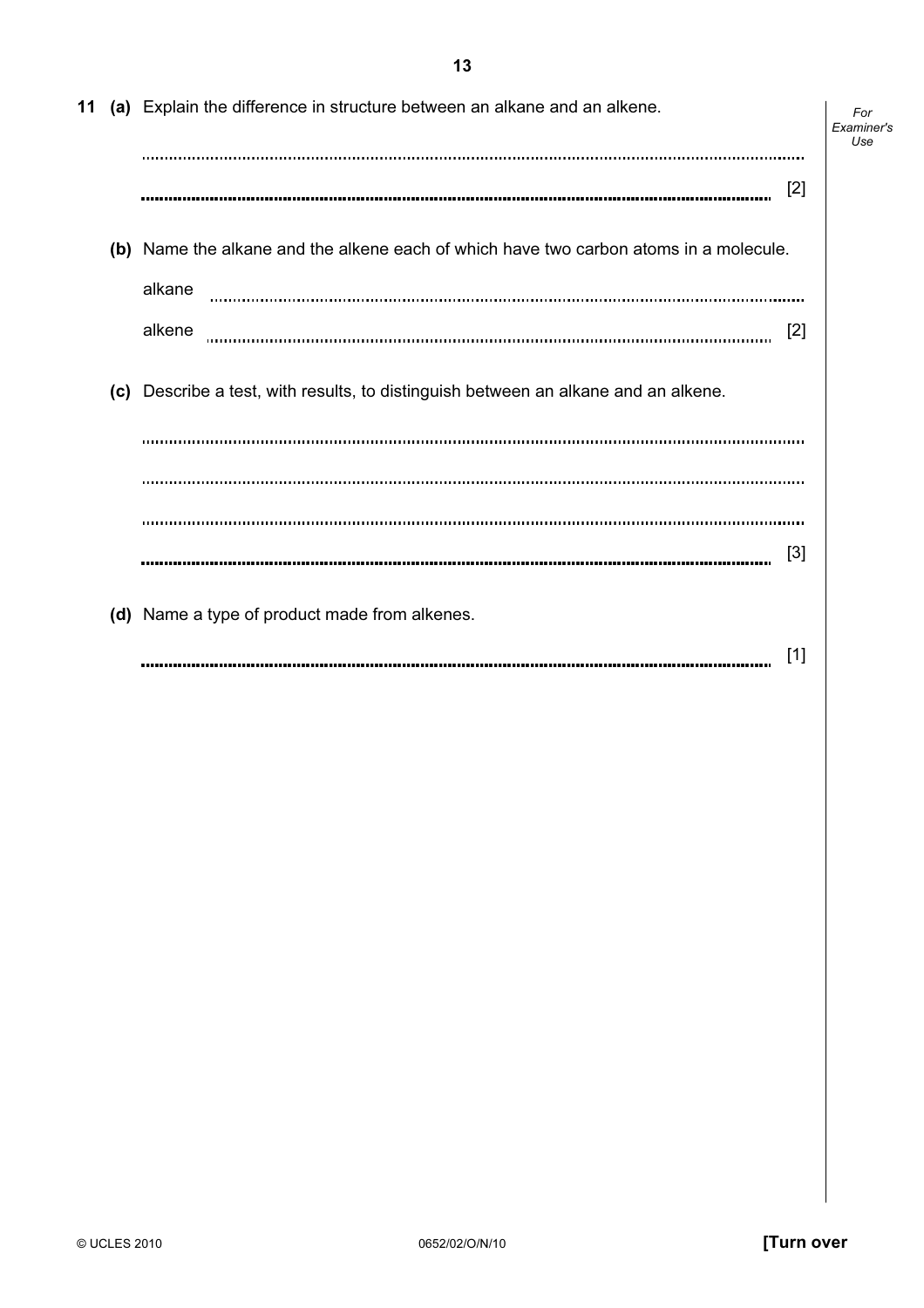- 12 Jane is given a radioactive source. She finds out what type or types of radiation it emits.
	- (a) Describe one safety precaution she must take when using the source.

[1]

 (b) She sets up a GM-tube and finds there is a count of 12 in one minute with no source present. State why there is a count with no source present.

[1] 

 (c) She places the source a few centimetres from the GM-tube. Table 12.1 shows the results she obtains using different absorbers between the GM-tube and the source.

| absorber       | reading 1/<br>counts per minute | reading 2/<br>counts per minute | reading 3/<br>counts per minute |
|----------------|---------------------------------|---------------------------------|---------------------------------|
| none           | 4352                            | 4429                            | 4388                            |
| thin card      | 1265                            | 1321                            | 1272                            |
| 2 mm aluminium | 1269                            | 1247                            | 1285                            |
| 4 cm lead      | 33                              | 45                              | 37                              |

Table 12.1

(i) Explain why, when there is no absorber present, the readings vary.

[1]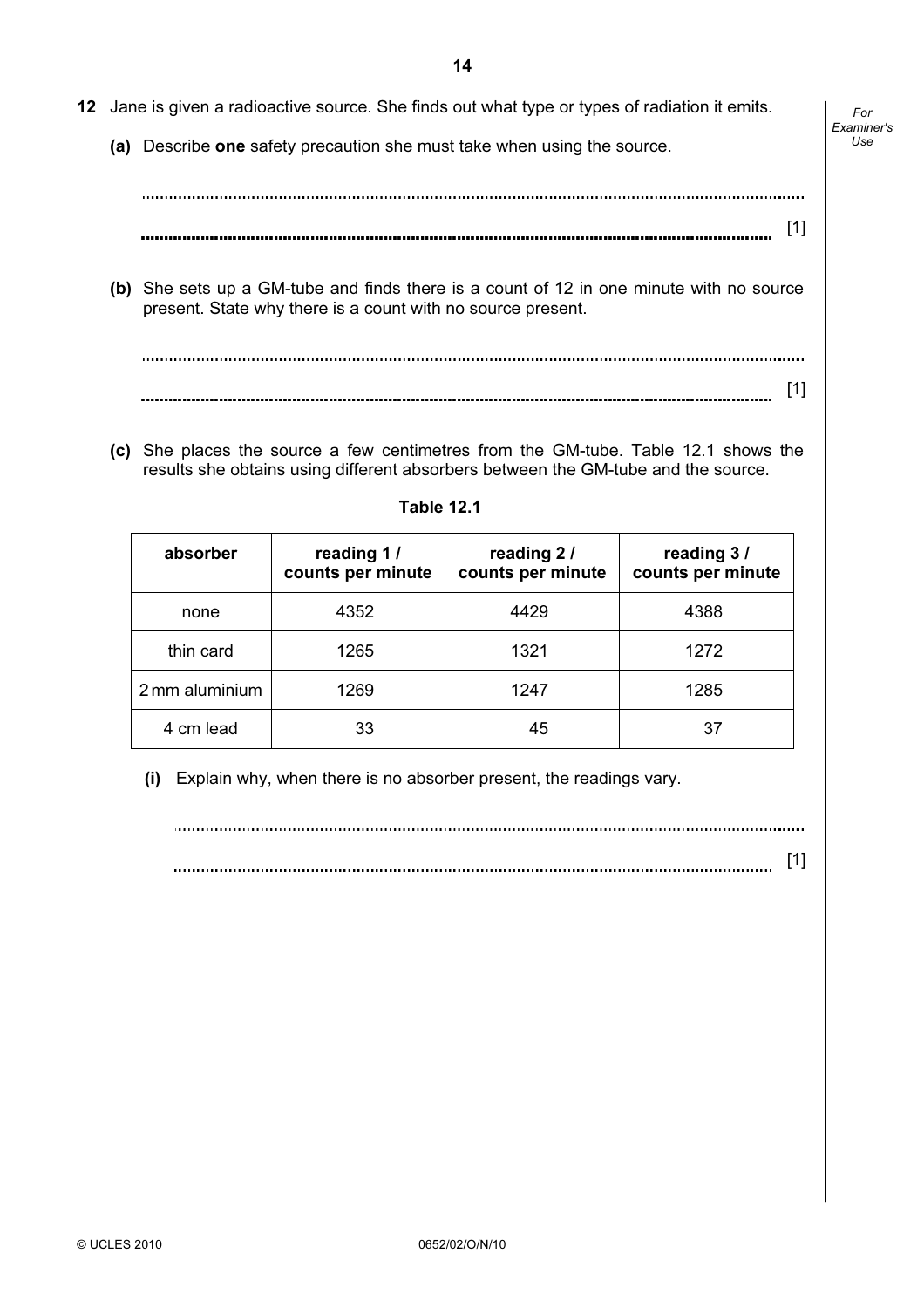(ii) Complete Table 12.2 and indicate whether beta and gamma radiation are present or absent. Use the evidence from Table 12.1 to explain the presence or absence of beta and gamma radiation.

For Examiner's Use

| type of<br>radiation | present $(\check{ }')$<br>absent $(x)$ | reason                                                                                      |
|----------------------|----------------------------------------|---------------------------------------------------------------------------------------------|
| alpha                |                                        | There is a considerable drop between the<br>reading for no absorber and with the thin card. |
| beta                 |                                        |                                                                                             |
| gamma                |                                        |                                                                                             |

### Table 12.2

[4]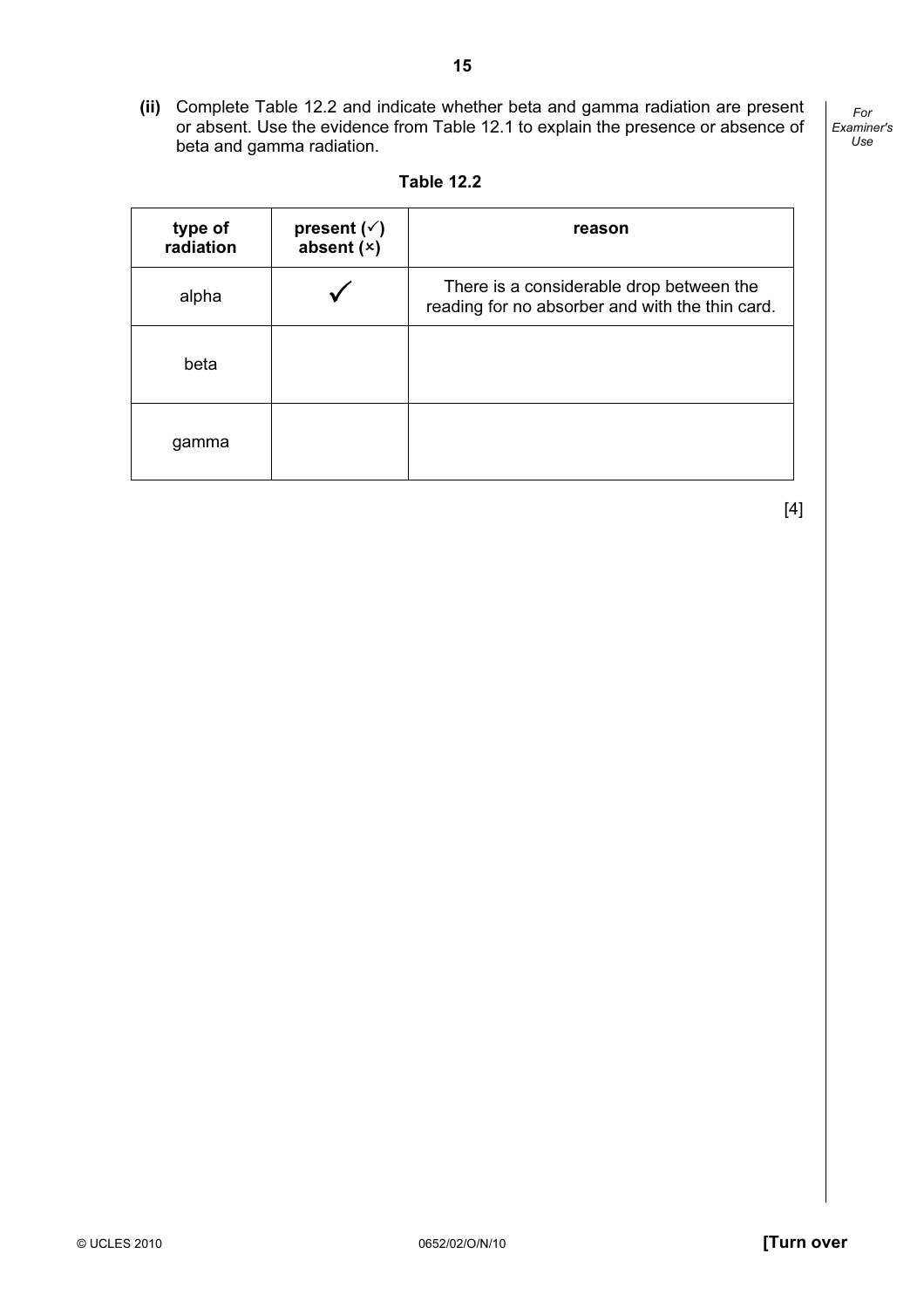13 The graph shows how the volume of carbon dioxide given off changes with time when marble chips (calcium carbonate) are reacted with hydrochloric acid.

For Examiner's  $1$ se



#### Fig. 13.1

(a) Sketch a curve on Fig. 13.1 to show how the volume of carbon dioxide varies if the experiment is repeated at a higher temperature. (All other conditions and quantities remain unchanged.)

Label this curve **X**.

(b) Sketch a curve on Fig. 13.1 to show how the volume of carbon dioxide varies if the experiment is repeated using larger marble chips. (All other conditions and quantities remain unchanged.)

Label this curve **Y**. [2]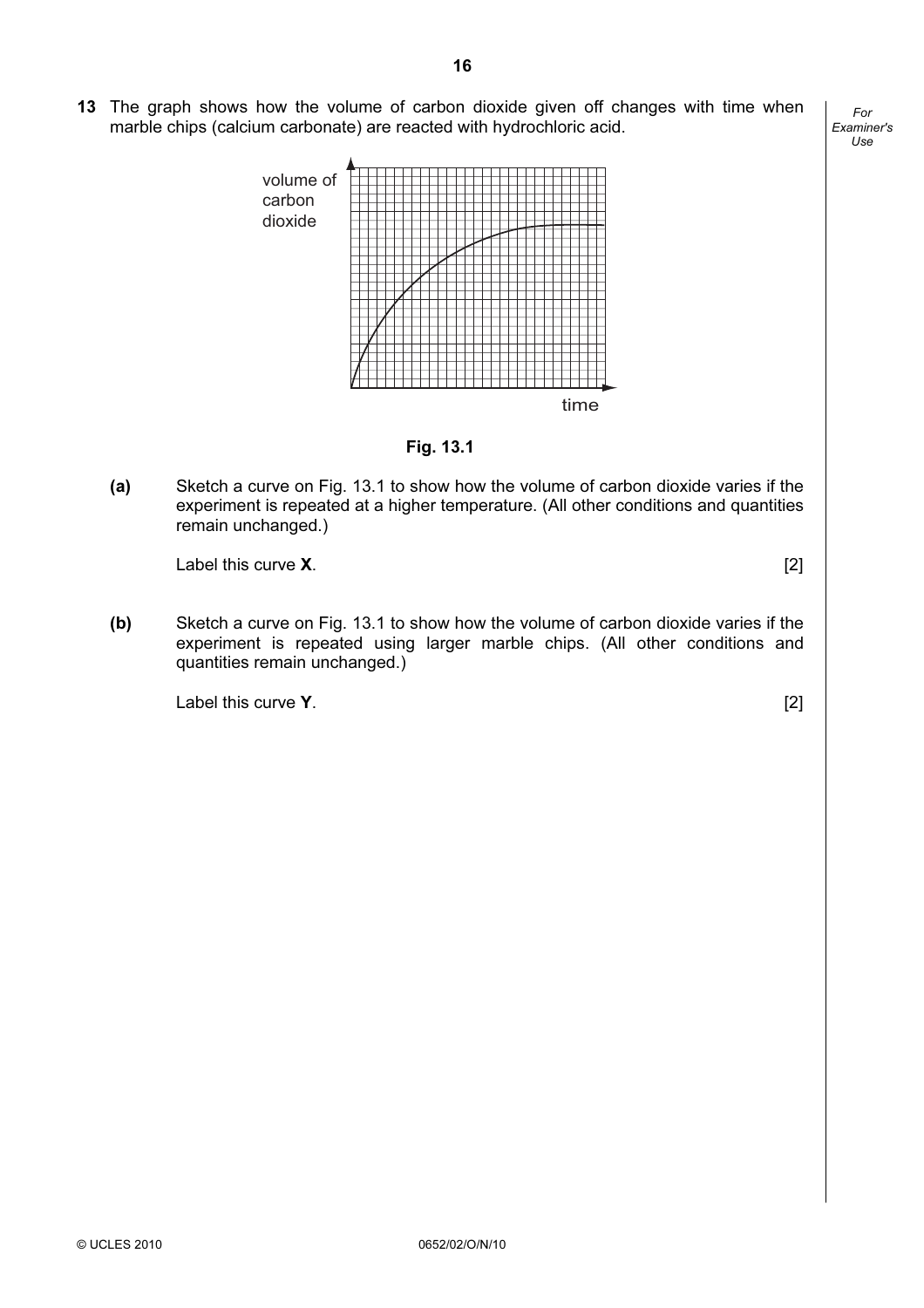### BLANK PAGE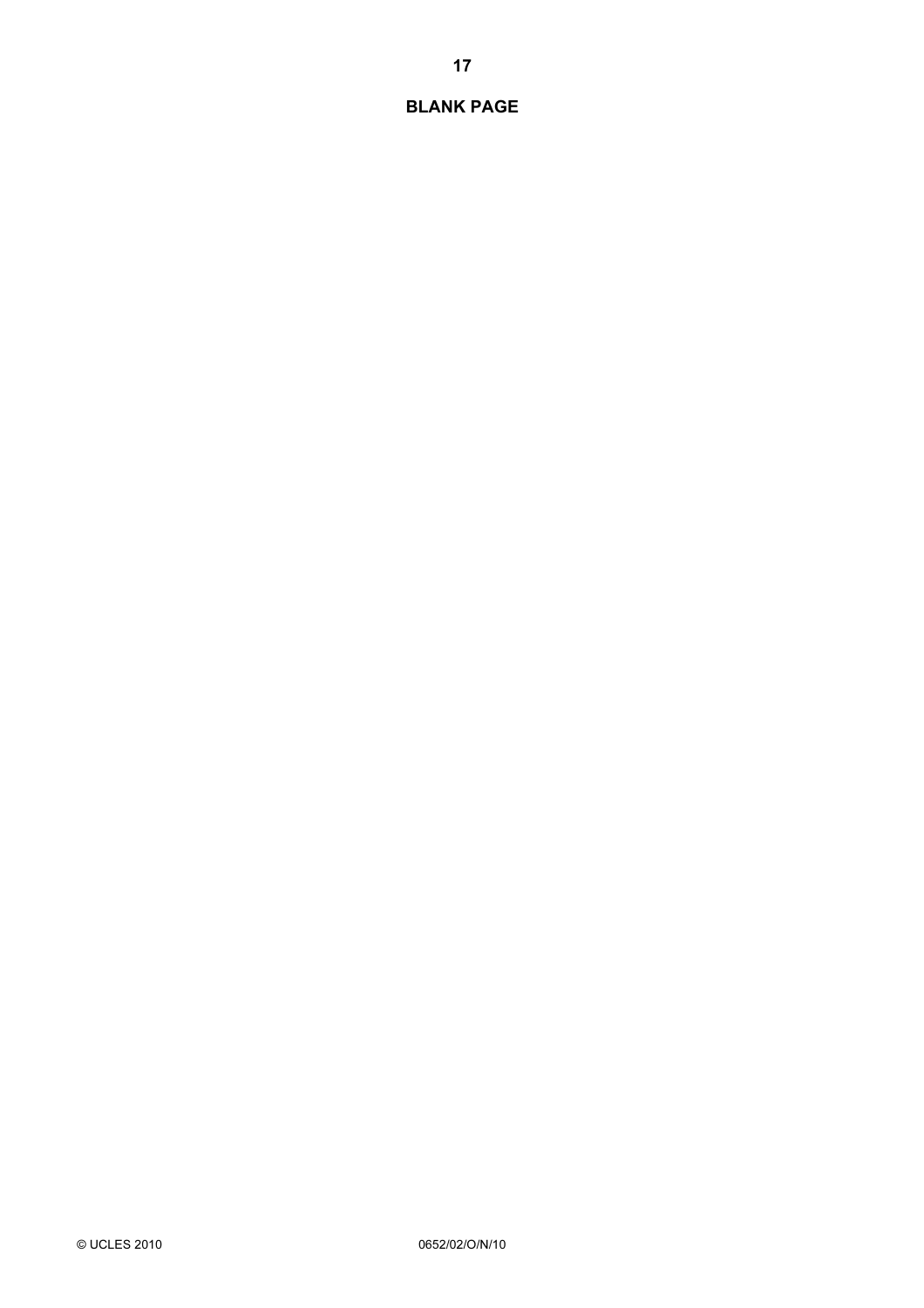### BLANK PAGE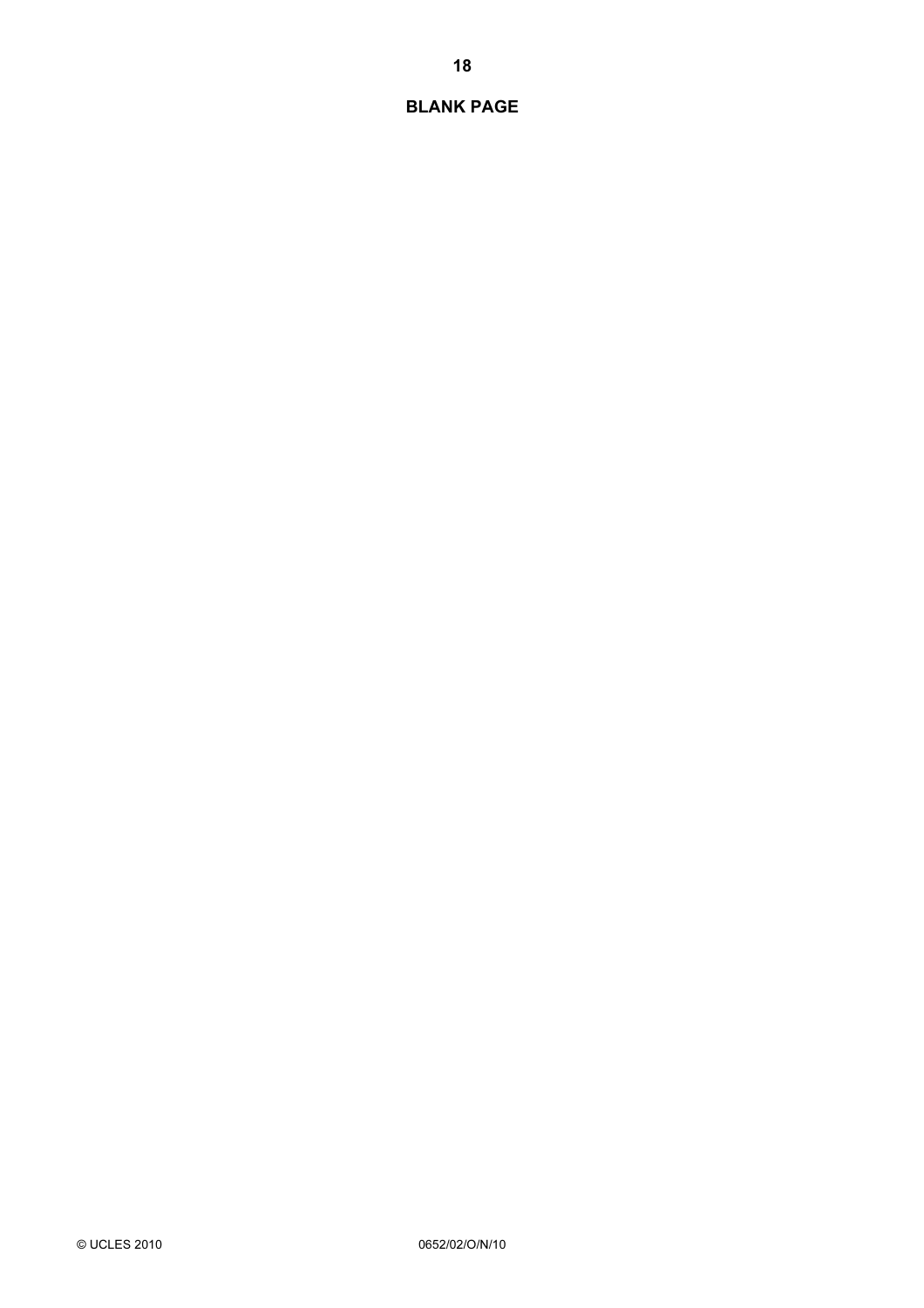### BLANK PAGE